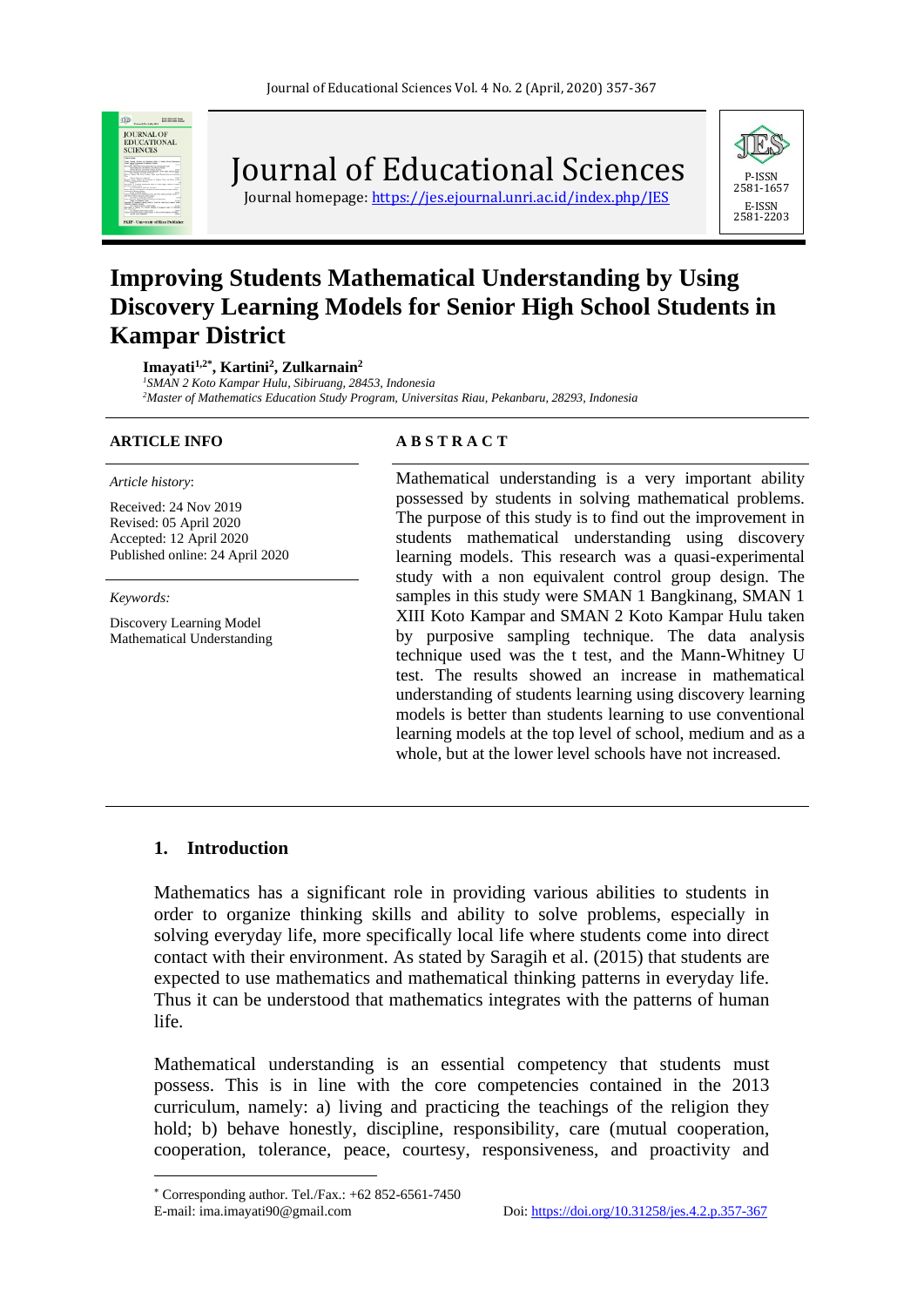interact effectively with the social environment, nature, and world relations; c) understand, apply, analyze factual knowledge , conceptual, procedural based on curiosity about science. Items a) and b) are part of social competence and item c) is part of knowledge and skills competencies. In mathematics learning what is meant by mathematical understanding is knowledge and skills competence.

Learning mathematics aims to make students have the ability to understand concepts in solving mathematical problems. In fact, most Indonesian students consider mathematics a difficult subject. This can be seen from the average results of the National Mathematics National Examination at the National High School level in 2017, the Natural Sciences department is 53.47 and the Social Sciences department is 48.18. Whereas in 2018 there was a decline, the science department was 51.76 and the social science department was 46.31 (Kemendikbud, 2018). The results of the Mathematics National Examination majoring in Natural Sciences decreased at the national level by 1.71 and the Social Sciences majors decreased at the national level by 1.87. Based on reports from senior high school UN data managers in Riau Province (Irfan, 2018), information was obtained that the average high school mathematics UN score in Kampar District in 2018 was still in the low category, with an average score in the natural science majors of 29.12 and the social science majors in 40.84. According to Junita (2018) the high school UN scores in Kampar Regency in 2018 were ranked 11th out of 12 districts in Riau province. The Mathematical National Exam in 2018 consists of 40 questions with 36 multiple choice questions and 4 essay questions. The problem consists of mathematical understanding problems, mathematical problem solving and mathematical reasoning. Most mathematics UN questions consist of mathematical understanding questions. If the average value of the mathematics UN in Kampar Regency is still low, the researcher assumes the ability of mathematical understanding is also low. Therefore, efforts are needed to improve mathematical understanding in Kampar District. One effort to improve the average high school mathematics UN in Kampar District is to improve students' mathematical understanding.

Based on the results of a preliminary study of research in class XII MIPA-1 SMAN 2 Koto Kampar Hulu by using a mathematical understanding test instrument in class XII MIPA-1 on matrix material with an average total value of a mathematical understanding indicator is 42. This shows the average total the value of mathematical understanding is less than 50. Of the six indicators, only three indicators are above 50. Thus the conclusion is that the mathematical understanding is still low and far from the minimum completeness criteria. From the results of the preliminary study it can be said that students' mathematical understanding is still low.

One of the causes of students' low mathematical understanding is the teachercentered learning process. Teachers do not actively involve students in the process of building their own knowledge so students find it difficult to understand mathematics and become bored. This is confirmed by Susanti et al. (2017) that learning that does not actively involve students in building their own knowledge results in a weak mathematical understanding ability of students. If learning like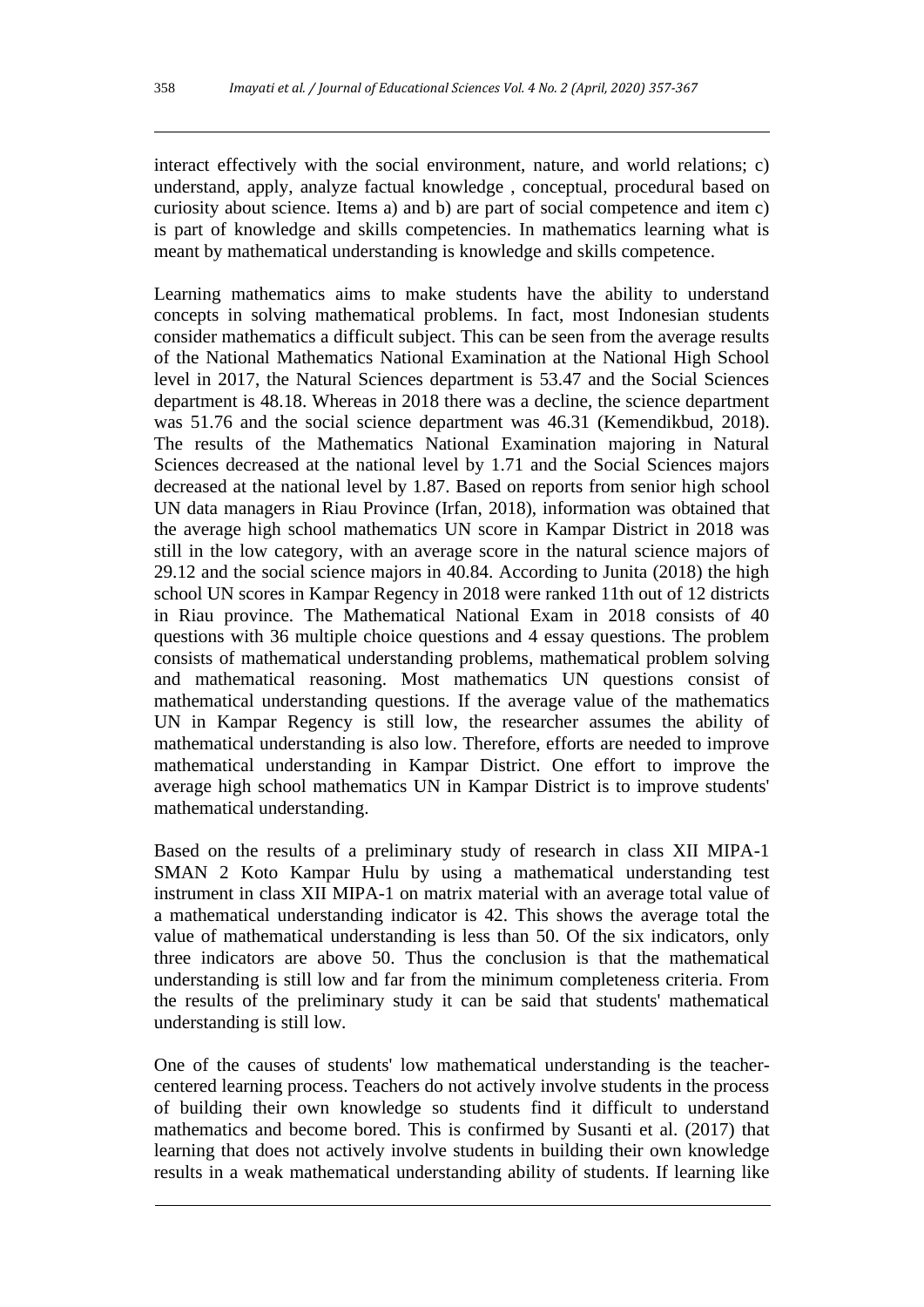this is allowed, students tend to forget quickly the material taught by the teacher. If students are given a question that is different from the example given, students are confused, because they do not know where to start from where they work (Mettes in Ansari, 2009). Such a condition if left unchecked will have a negative impact on students' mathematical understanding of mathematics.

One learning model that is suitable for overcoming these problems is to apply discovery learning learning models. Dina et al. (2020) states that discovery learning is one of the models that allows students to be directly involved in teaching and learning activities, so that students are able to use their mental processes to find a concept and theory being studied, and demand to find a the concept with the help of stimulus provided, this will make learning oriented towards students. Bruner (in Dahar, 2010) said that students should learn through active participation with the concepts and principles of gaining experience and conducting experiments to find the principles themselves. Knowledge obtained by learning discovery (discovery learning) will last longer because it produces knowledge that is truly meaningful so that the learning outcomes of the discovery have a better transfer effect than other learning outcomes. As Putri et al. (2020) said that the discovery learning model is a learning model that makes students active in discovering mathematical concepts.

Discovery learning based learning is cognitive learning theory, which means learning discovery that was introduced by Jerome S. Bruner "Learning discovery is a way of learning that involves students in the process of mental activities through brainstorming, with discussions, seminars, reading by themselves, so that students can learn by themselves ". Students who find ideas or ideas he will understand the concepts they find, so students are able to solve problems by themselves. Based on the description, that is what encourages research to be conducted which focuses on increasing mathematical understanding by applying discovery learning learning models in class XI IPS of Kampar Regency High School.

### **2. Methodology**

This research was a quasi-experimental research. The study was conducted in two sample groups namely the experimental group and the control group. The experimental group was a group of students who obtain discovery learning models, while the control group was a group of students who obtain conventional learning. The research design used in this study was Nonequivalent Control Group Design (Sugiyono, 2010).

$$
\underset{O_3}{\underbrace{O_1}\text{---}}\underset{O_4}{\underbrace{X}\text{---}}\underset{O_4}{\underbrace{O_2}}
$$

Information:

O1: Provision of mathematical understanding pretest in the experimental class. O2: Giving posttest mathematical understanding to the experimental class.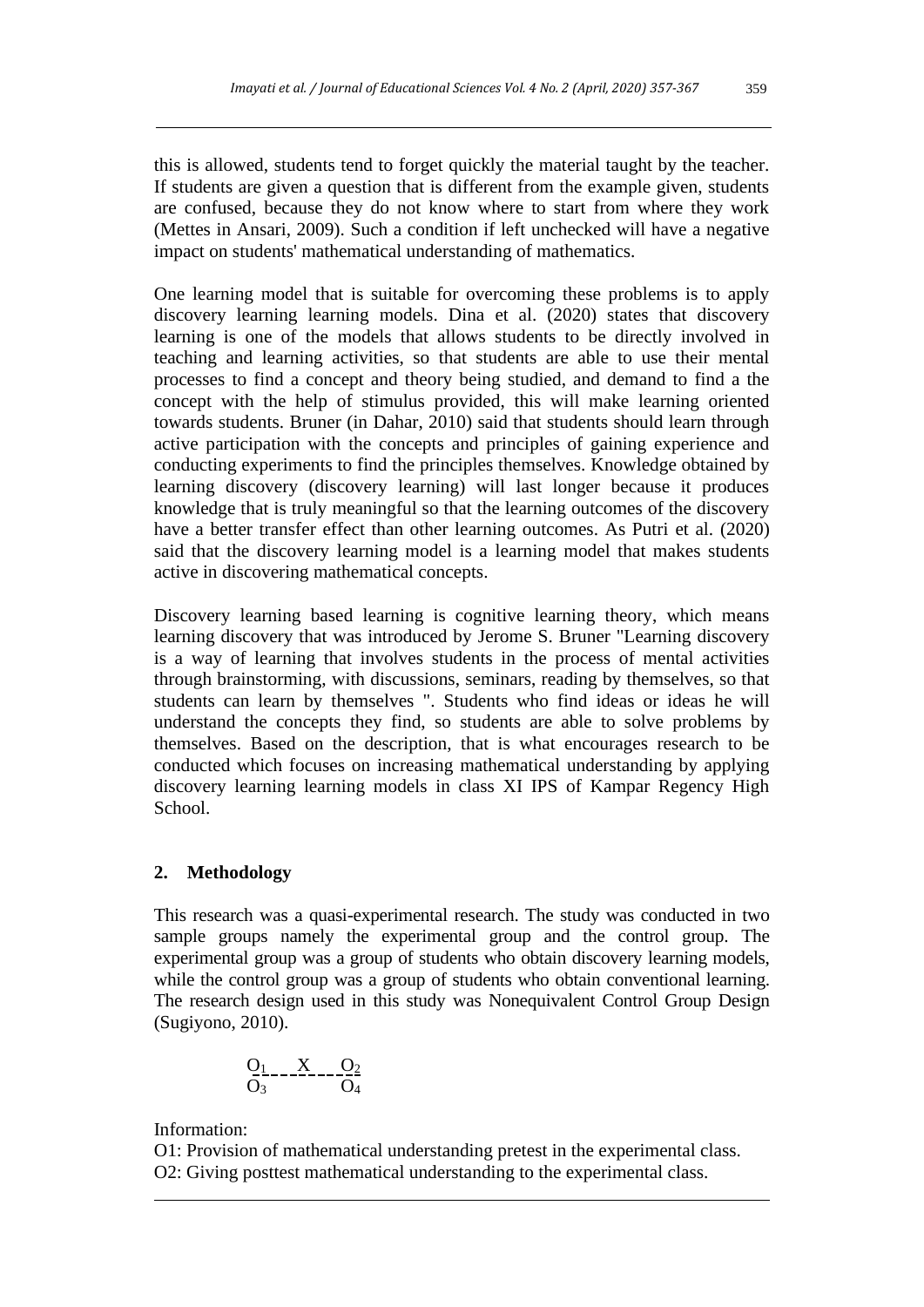O3: Provision of mathematical disposition pretest in the control class. O4: Provision of mathematical disposition in the control class. X: Learning by using discovery learning models.

The population in the study were high school students in Kampar Regency on T.P 2017/2018 consisting of 41 public high schools and 9 private high schools. The steps in sampling are; (a) looking at SMA national exam data in Kampar Regency in 2018; (b) find the average total UN scores of all Kampar district high schools; (c) looking for standard deviations; (d) grouping UN ranking data based on rank; (e) determine the school level criteria; (f) after the criteria for school level are determined, then based on considerations obtained 3 schools, namely: one high school level, one secondary school, and one lower school level; (g) from each school selected as a sample two classes with the same abilities and the same majors were randomly selected; (f) of the two classes selected as samples, one experimental class and one control class were determined based on consideration (Riduwan et al., 2010). The research sample and its size are summarized in Table 1.

| <b>School Level</b> | <b>School Name</b>        | Number of<br><b>Class</b><br><b>Students</b> |     | Group      |
|---------------------|---------------------------|----------------------------------------------|-----|------------|
| Top                 | <b>SMAN 1 Bangkinang</b>  | XI IPS-4                                     | 32  | Experiment |
|                     | Kota                      | XI IPS-3                                     | 31  | Control    |
| Middle              | <b>SMAN 1 XIII Koto</b>   | XI IPS-1                                     | 30  | Experiment |
|                     | Kampar                    | XI IPS-2                                     | 33  | Control    |
| Low                 | <b>SMAN 2 Koto Kampar</b> | XI IPS-1                                     | 26  | Experiment |
|                     | Hulu                      | XI IPS-2                                     | 26  | Control    |
|                     | <b>Total</b>              |                                              | 178 |            |

Table 1. Research Samples Based on School Level

The learning tools used in this study consisted of a Syllabus, Learning Implementation Plan (RPP), Student Worksheet (LKPD). While the data collection instruments consist of a mathematical understanding test. Before being used the learning tools and data collection instruments are first validated by experts in the field of mathematics education. The data collected in this study is the data of students' mathematical understanding tests through the description test in the form of mathematical understanding questions. The data obtained in this study are quantitative data. Pretest and posttest data results will be processed through the following stages: 1) Calculating the pretest and posttest scores of the experimental and control classes, 2) Calculating the magnitude of increasing students' mathematical understanding using the Hake normalized gain formula (in Kartini, 2011) as follows.

*Ngain* 
$$
(g) = \frac{posttest - pretest}{maximum - pretest}
$$

After the N-gain data is obtained, a normality test and a homogeneity test are then performed. If the N-gain data is normally distributed and homogeneous, a t-test is proposed by (Riduwan, 2010) with the formula: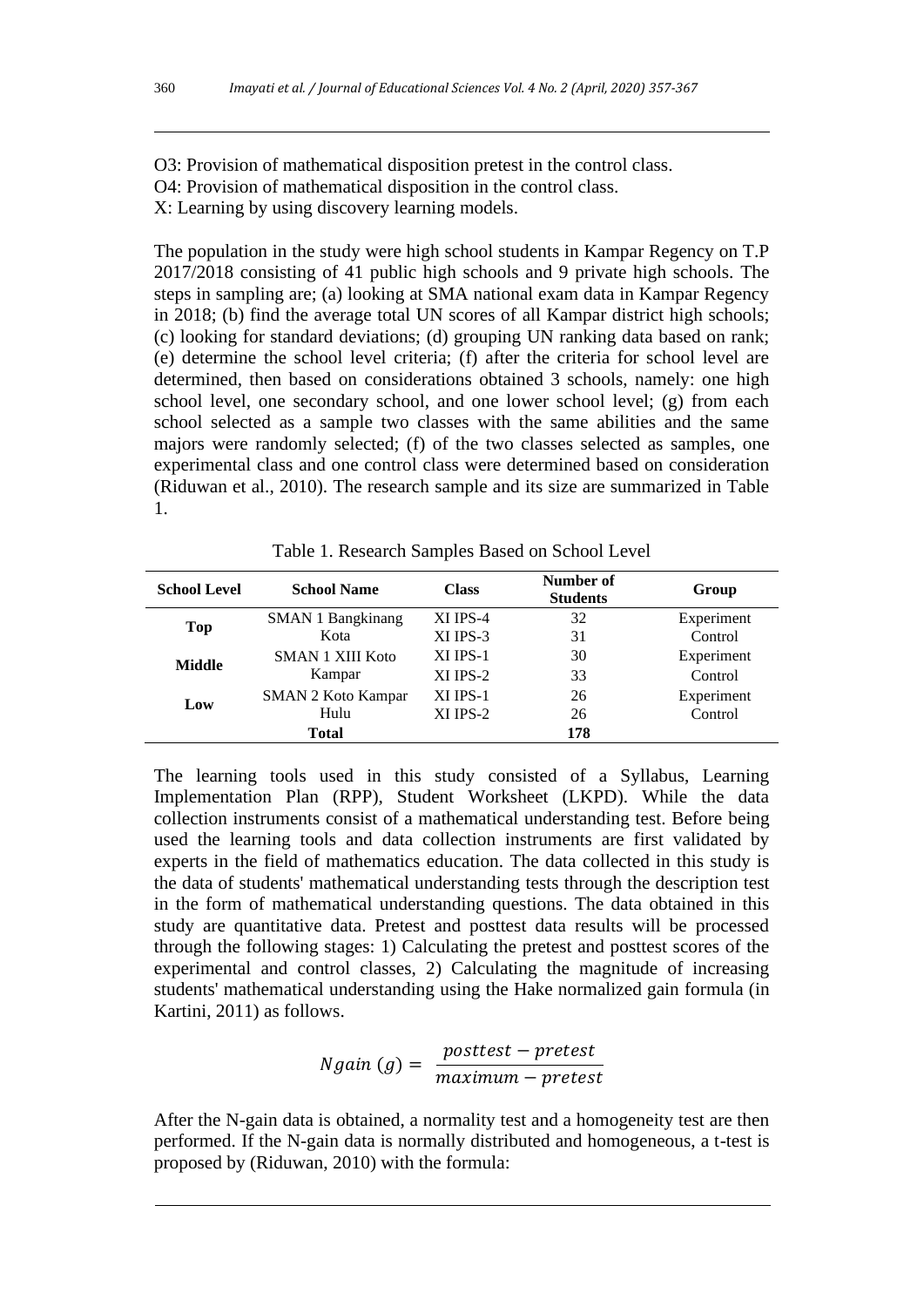$$
t = \frac{x_1 - x_2}{SD\sqrt{\frac{1}{n_1} + \frac{1}{n_2}}} \quad \text{Where} \quad SD^2 = \frac{(n_1 - 1)S_1^2 + (n_2 - 1)S_2^2}{n_1 + n_2 - 2}
$$

If the data is not normally distributed homogeneously, we will do a t test. If the Ngain is not normally distributed and homogeneous, then a noparametric test is carried out, the mann whitney U test.

### **3. Results and Discussion**

This research was conducted for one month from January 21 to February 20, 2019 with eight times class meeting. The implementation of class meetings are as following details: once for pretest, six times for discovery learning, and once for posttest, in which the same pretest and posttest questions , where this meeting took place for 2 lesson hours (90 minutes). Learning in the experimental class uses the discovery learning model, which is guided by the syllabus and lesson plans assisted by LKPD. Research documentation at each school level can be seen in Figure 1.



Figure 1. Research Photo (left, SMAN 1 Bangkinang; middle SMAN 1 XIII Koto Kampar; Right, SMAN 2 Koto Kampar Hulu)

Data on average pretest, posttest, and N-gain scores of students are described and analyzed based on: (a) learning groups, (b) school level. General description of the average mathematical understanding of students before and after the study is presented in Table 2. In the Table 2, it can be seen that before learning, the average mathematical understanding of students who got discovery learning was only 12,795, while the average mathematical understanding of students who received conventional learning was 13,733. The average mathematical understanding of students from these two groups, it can be said that the average is almost the same. After learning, the average mathematical understanding ability of students who got discovery learning was 26.398 (increased by 0.488), and participants who received conventional learning gained an average mathematical understanding of 19.389 (increased by 0.124). Based on the Hake category, an increase in mathematical understanding of students who got discovery learning is included in the medium category and an increase in mathematical understanding that gets conventional learning is included in the low category.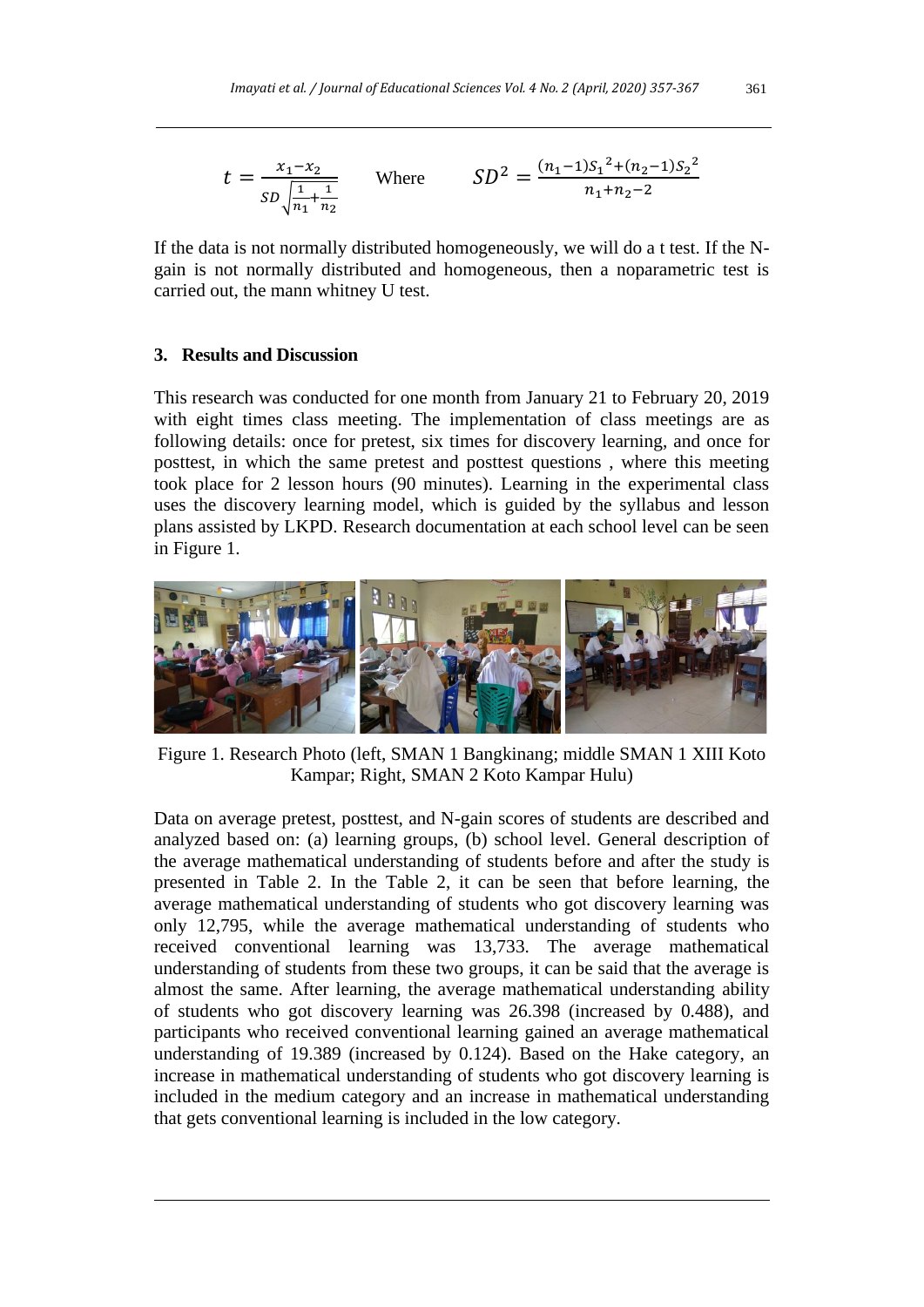| DUIJUL LUVU            |               |             |             |        |       |             |        |                          |
|------------------------|---------------|-------------|-------------|--------|-------|-------------|--------|--------------------------|
|                        |               |             | <b>P-DL</b> |        |       | P-KV        |        |                          |
| Category               |               | <b>Stat</b> | Pre-        | Post-  | $N-$  | Pre-        | Post-  | N-                       |
|                        |               |             | <b>Test</b> | test   | Gain  | <b>Test</b> | test   | Gain                     |
|                        |               | $\mathbf n$ | 32          | 32     | 32    | 31          | 31     | 31                       |
|                        |               | <b>Mean</b> | 19,281      | 32,500 | 0,594 | 21,935      | 20,387 | $\overline{\phantom{0}}$ |
| <b>School</b><br>Level | <b>Top</b>    |             |             |        |       |             |        | 0,125                    |
|                        |               | SB          | 9,524       | 5,913  | 0,209 | 7,974       | 11,418 | 0,747                    |
|                        | <b>Middle</b> | $\mathbf n$ | 30          | 30     | 30    | 33          | 33     | 33                       |
|                        |               | <b>Mean</b> | 9,333       | 23,733 | 0,442 | 11,645      | 18,516 | 0,165                    |
|                        |               | <b>SB</b>   | 4,071       | 6,079  | 0,22  | 5,283       | 7,161  | 0,427                    |
|                        |               | $\mathbf n$ | 26          | 26     | 26    | 26          | 26     | 26                       |
|                        | Low           | <b>Mean</b> | 8,807       | 21,961 | 0,411 | 6,269       | 19,191 | 0,370                    |
|                        |               | <b>SB</b>   | 4,858       | 9,522  | 0,286 | 4,565       | 8,717  | 0,247                    |
|                        |               | $\mathbf n$ | 88          | 88     | 88    | 90          | 90     | 90                       |
| <b>Totality</b>        |               | <b>Mean</b> | 12,795      | 26,398 | 0,488 | 13,733      | 19,389 | 0,124                    |
|                        |               | SВ          | 8,306       | 8,535  | 0,249 | 8,883       | 9,169  | 0,558                    |

Table 2. Mathematical Understanding of Students Based on Study Groups, and School Level

Note: The ideal pretest and posttest score is 41, the maximum N-gain is 1

#### *Test the normality of N-gain data for mathematical understanding*

The N-gain data on students' mathematical understanding can be seen in Table 3.

| <b>Hypothesis</b>                   | Data                      | N  | Mean      | <b>SD</b> | Sig.  | ket      |
|-------------------------------------|---------------------------|----|-----------|-----------|-------|----------|
| Hypothesis<br>1                     | Experiment Top $(X_1)$    | 32 | 0.5941    | 0.209     | 0.033 | Abnormal |
|                                     | Control Top $(K_1)$       | 31 | $-0,1255$ | 0.747     | 0.012 | Abnormal |
| <b>Hypothesis</b><br>2              | Experiment Midle $(X_2)$  | 30 | 0.4420    | 0.2862    | 0.200 | Normal   |
|                                     | Control Midle $(K_2)$     | 33 | 0.1658    | 0.4271    | 0.900 | Normal   |
| Hypothesis<br>3                     | Experiment Bottom $(X_3)$ | 26 | 0.4115    | 0.2862    | 0.200 | Normal   |
|                                     | Control Bottom $(K_3)$    | 26 | 0.3708    | 0.2573    | 0.142 | Normal   |
| <b>Hypothesis</b><br>$\overline{4}$ | Experiment (All)          | 88 | 0.4883    | 0.2490    | 0.178 | Normal   |
|                                     | Control (All)             | 90 | 0.1247    | 0.5580    | 0.000 | Abnormal |

Table 3. Normality of N-gain Data Mathematical Understanding of Students

Hypothesis 2 uses the t test because the data are not homogeneous, hypothesis 3 uses the t test. While hypotheses 1 and 4 use the mann withney test. The results of the hypothesis test analysis can be seen in Table 4. Based on Table 4, hypothesis 1 can be seen that sig  $\langle \alpha$ , this shows that an increase in mathematical understanding of students who get discovery learning is better than students who get conventional learning in high school level. Hypothesis 2 can be seen that sig  $\alpha$ , this shows that increasing the ability of mathematical understanding of students who get discovery learning is better than students who get conventional learning in secondary schools. Hypothesis 2 can be seen that sig>  $\alpha$ , this shows that the increase in mathematical understanding of students who get discovery learning is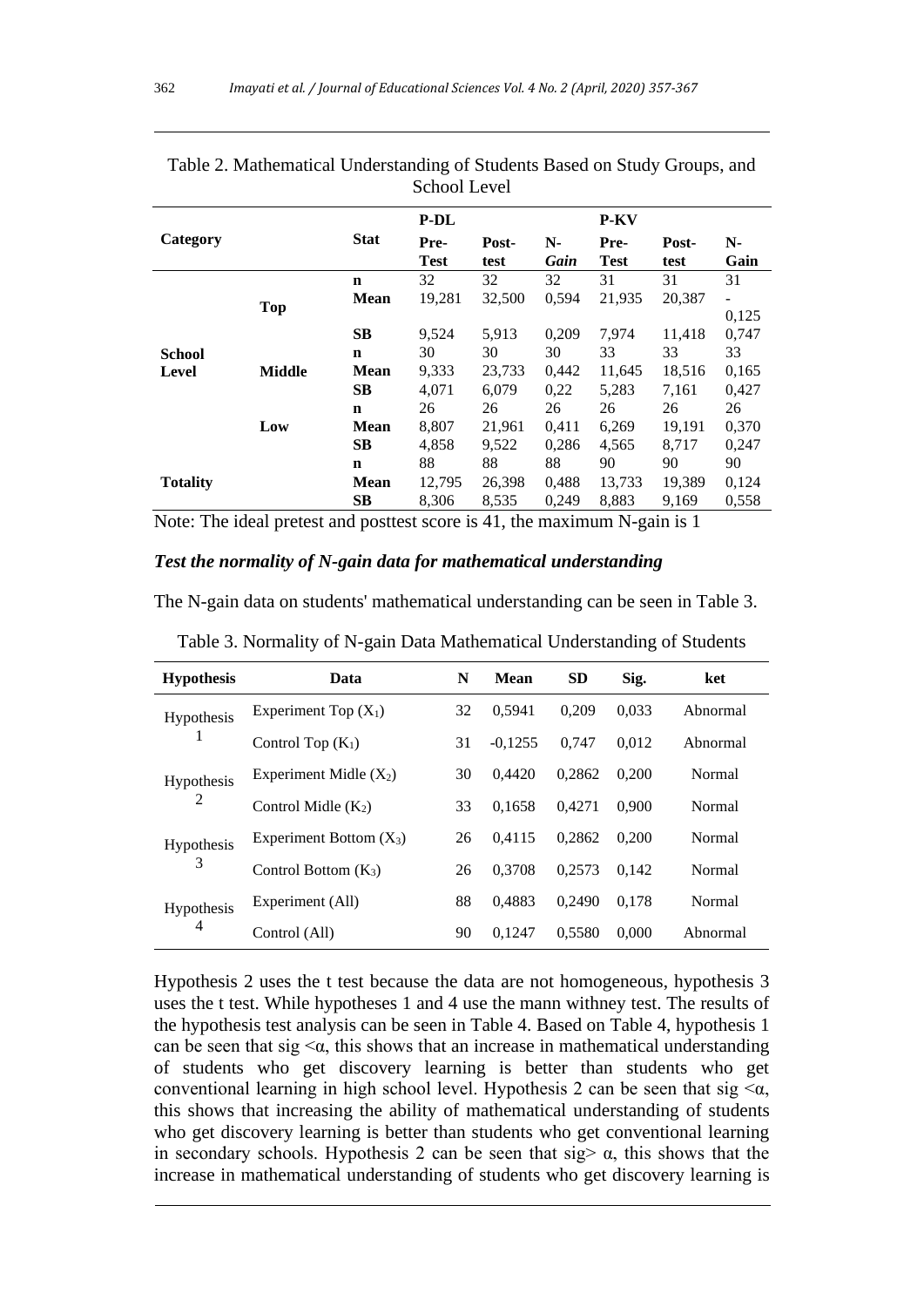no better than students who get conventional learning in lower level schools, although the average N-gain mathematical understanding of experimental class better than the average N-gain control class in the lower level schools. While hypothesis 4 is obtained sig  $\langle \alpha$ , this shows that increasing students' mathematical understanding using discovery learning models is better than students who get conventional learning as a whole.

| <b>Hypothesis</b> | Data                      | N  | Mean      | Sig.  | <b>Conclusion</b> |  |
|-------------------|---------------------------|----|-----------|-------|-------------------|--|
| Hypothesis 1      | Experiment Top $(X_1)$    | 32 | 0.5941    | 0.000 | $H_0$ Rejected    |  |
|                   | Control Top $(K_1)$       | 31 | $-0,1255$ |       |                   |  |
| Hypothesis 2      | Experiment Midle $(X_2)$  | 30 | 0.4420    |       | $H_0$ Rejected    |  |
|                   | Control Midle $(K_2)$     | 33 | 0.1658    | 0.002 |                   |  |
| Hypothesis 3      | Experiment Bottom $(X_3)$ | 26 | 0,4115    |       | $H_0$ Rejected    |  |
|                   | Control Bottom $(K_3)$    | 26 | 0.3708    | 0.585 |                   |  |
| Hypothesis 4      | Experiment (All)          | 88 | 0.4883    |       | $H_0$ Rejected    |  |
|                   | Control (All)             | 90 | 0.1247    | 0.000 |                   |  |

Table 4. Hypothesis Test Analysis Results

The results of research between the experimental class and the control class for each school level, show that it is found that the average N-gain of mathematical understanding for upper-level schools increased by 0.719 with a high category, for secondary-level schools increased by 0.277 with the low category, lower-level schools increased by 0.041 with the low category. But in lower level schools the average N-gain did not show a better improvement. While overall the average Ngain mathematical understanding shows an increase. So, schools that show a better improvement among students who get discovery learning and conventional learning are high school, middle school and schools that are reviewed as a whole. While those who did not show better improvement among students who got discovery learning and conventional learning were lower level schools.

The hypotheses 1, 2 and 4 (in general mathematical understanding) have increased between students who have learned discovery learning with students who have conventional learning. This is caused by the experimental class using discovery learning, whereas in the control class using conventional learning with a scientific approach. Discovery learning is a way of learning that involves students through their own reading, discussion and brainstorming activities. In the learning process, students are given a Student Activity Sheet (LKPD) which contains subject matter and practice questions. Practice questions done by students with group discussion and then followed by class discussion. The group responsible for answering questions to LKPD presents the results of their group's work, while the other groups match the answers they have. It aims to evaluate the work of students.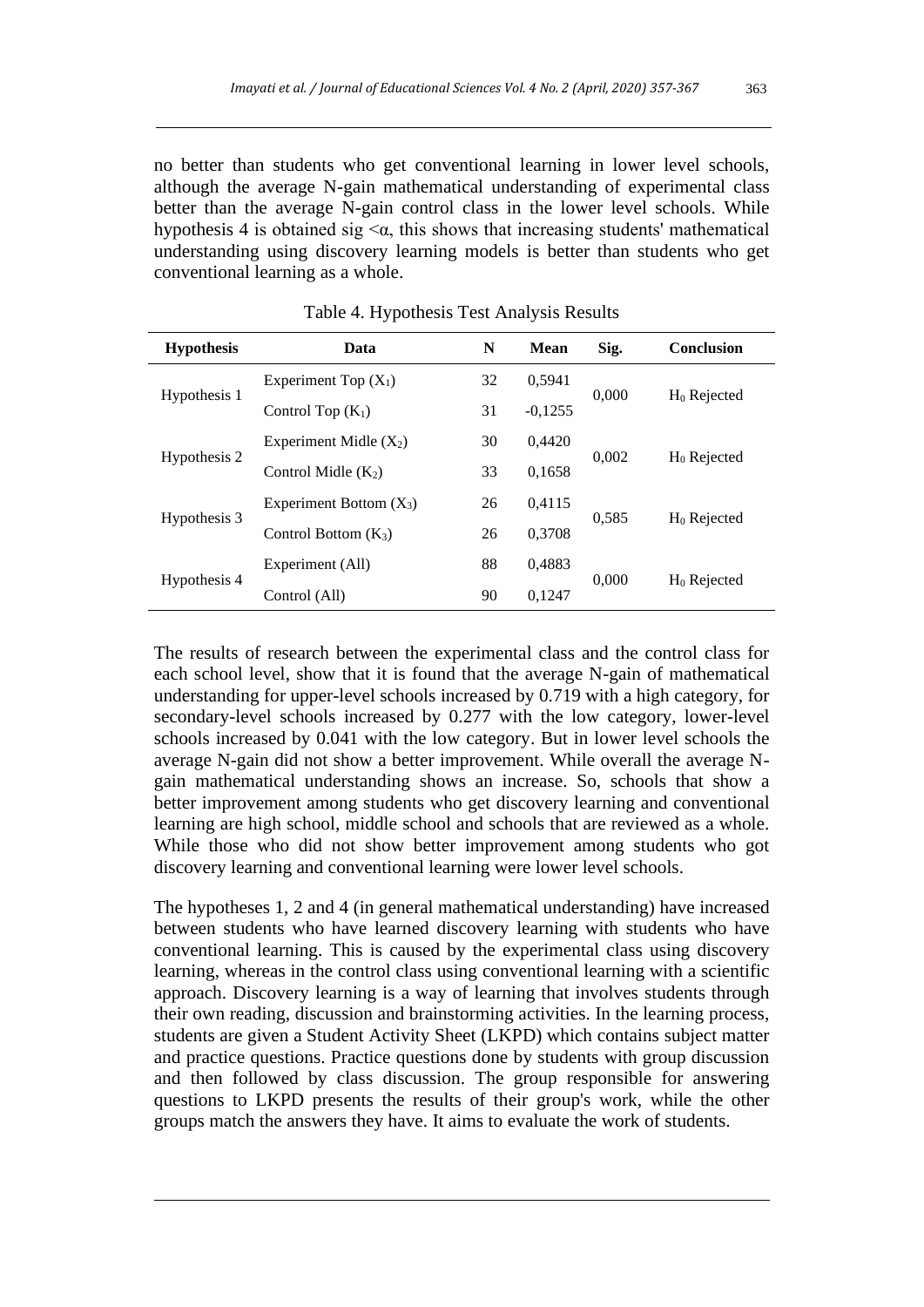At the first meeting students find it difficult to undergo learning by discovery learning and solving the questions given. This is considered reasonable because students in previous learning are accustomed to conventional learning. The teacher is always motivating, giving explanations about what they have to do and convincing students until the second meeting and so students begin to be trained to work on problems so that their mathematical understanding increases. This strengthens and complements research from Susanti et al. (2017), Moreno (2018) and Kartika et al. (2020) who conclude that discovery learning can improve students' mathematical understanding.

Increased mathematical understanding of students in upper and secondary level schools through discovery learning in this study has been significant. If we look closely at the results of the research that has been put forward shows that discovery learning is significantly better in improving students' mathematical understanding compared to conventional learning. These findings reinforce and complement the findings of Saragih et al. (2012) who concluded that using discovery learning assisted by autograph software can improve the understanding of vocational students' concepts. Furthermore, the research results of Setyaningrum et al. (2018) who said that by applying the discovery learning model of learning can improve mathematical understanding of students in class X of Kesatrian 1 High School Semarang.

While hypothesis 3, mathematical understanding does not show an increase or mathematical understanding at lower level schools in this study is less significant. Based on the research there are several factors that cause the mathematical understanding of lower level students through discovery learning to be less significant, including: 1) prefer conventional learning; 2) the characteristics of social studies students who tend to choose social studies majors because they avoid learning mathematics, so that students are lazy to learn.

In addition, the teaching and learning process for classroom experiments in lowerlevel schools has not shown an increase in mathematical understanding, as well as conventional classes. This is because students are less focused when the teacher presents the steps of learning in front of the class, and when discussing most students just keep quiet, in the sense of not wanting to express opinions and not looking for solutions to the problems given and not looking for answers to the problems given the teacher. So that the increase in mathematical understanding among students who get discovery learning is no better than students who get conventional learning at lower level schools.

Discovery learning is a learning process that requires students to build their own knowledge to find a principle of problem solving (Joolingen in Putrayasa, 2014). Students are not presented with lessons in their final form, but are expected to organize themselves (Kemendikbud, 2014). Learning that applies discovery learning makes students at the lower level difficult to understand the lesson. Students at the lower level schools are groups of students who were selected as research samples based on the lowest mathematics UN scores in Kampar District. Therefore, lower level students prefer conventional learning over discovery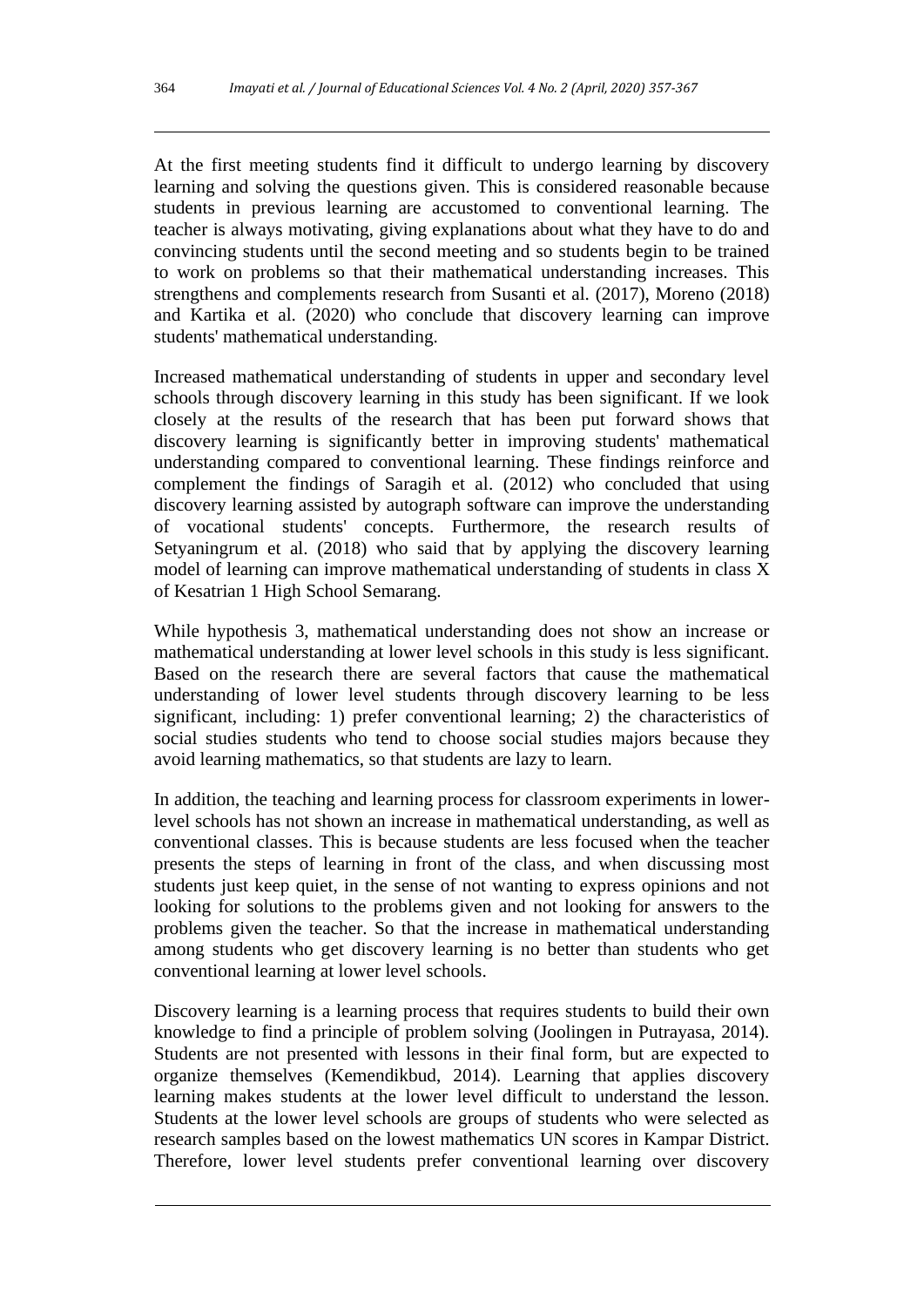learning. This is in line with Setiawan's research (Kartikasari, 2016) which concludes that the application of discovery learning models is not optimal to improve students' higher-order thinking skills. If the ability to think at a high level does not increase, the researcher assumes that there is a possibility of students' mathematical understanding also not increasing.

Another factor that causes mathematical understanding at the lower level of school does not increase is the lack of confidence of students in answering hypotheses and verifying the results of their group discussions. In addition to the lack of self-confidence of students, the discovery learning model is also not suitable for lower level schools, this is reinforced by one of the deficiencies of the discovery learning model that is this model raises the assumption that there is a readiness of the mind to learn. For students who are less clever, will have difficulty expressing the relationship between concepts, written or oral, so that in turn will cause frustration (Kemendikbud, 2013)

## **4. Conclusion**

The results of research and discussion show that the increase in mathematical understanding of students who get discovery learning is better than students who get conventional learning in upper, middle and overall level, but in lower level schools do not show an increase, although the average the average N-gain experimental class in lower-level schools is higher than the average N-gain control class. Based on the results of research that has been done, several suggestions can be put forward. The application of discovery learning models can be used as an alternative learning model that can be applied to improve the learning process and improve students' mathematical understanding. In addition, the suitability of the material to be studied using discovery learning models needs to be considered, in order to obtain optimal mathematical understanding. Then to see an increase in students' mathematical understanding with discovery learning models are recommended for further research at lower level schools.

### **References**

Ansari, B. I. (2009). *Komunikasi Matematik*. Banda Aceh: Yayasan Pena.

Dahar, W. R. (2010). *Teori-Teori Belajar & Pembelajaran*. Jakarta: Erlangga.

- Dina, A., Mawarsari, V. D., & Suprapto, R*.* (2015), Implementasi Kurikulum 2013 Pada Perangkat Pembelajaran Model Discovery Learning Pendekatan Scientific Terhadap Kemampuan Komunikasi Matematis Materi Geometri SMK*. Journal of Mathematics Education Studies*, *2(1),*  22-31.
- Irfan, D. (2018). *Laporan Hasil UN SMA Propinsi Riau*. Pekanbaru: Pengelola data UN SMA Dinas Pendidikan Propinsi Riau.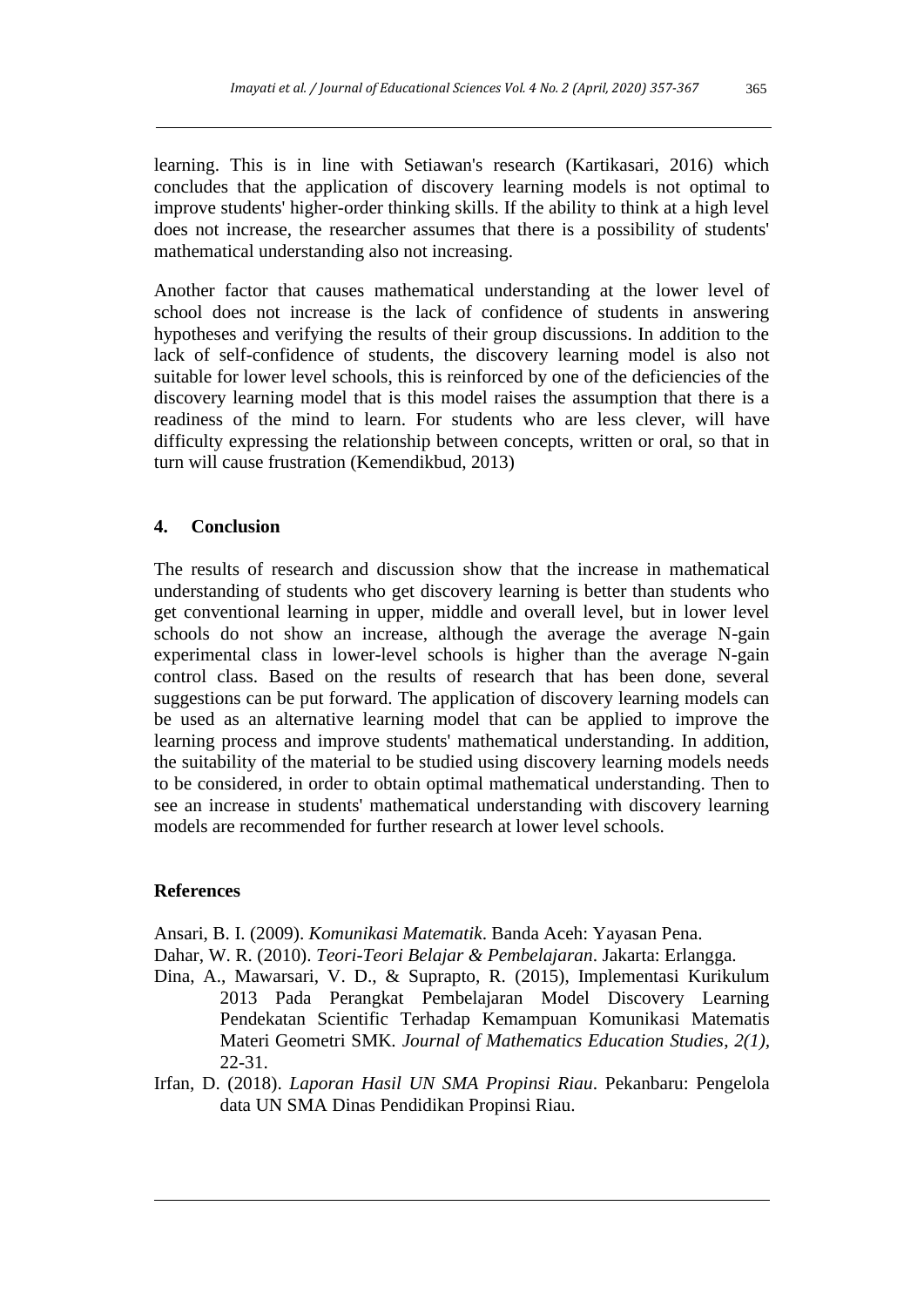- Junita, N. (2018) Hasil UNBK SMA 2018 di Riau Turun. Pekanbaru: [https://sumatra.bisnis.com/read/20180503/533/791155/hasil-unbk-sma-](https://sumatra.bisnis.com/read/20180503/533/791155/hasil-unbk-sma-2018-di-riau-turun-ini-sebabnya)[2018-di-riau-turun-ini-sebabnya](https://sumatra.bisnis.com/read/20180503/533/791155/hasil-unbk-sma-2018-di-riau-turun-ini-sebabnya) diakses pada tanggal 04 Mei 2018.
- Kartika, Y., Hutapea, N. M., & Kartini. (2020). Mathematical Learning Development using Discovery Learning Model to Improve Mathematical Understanding Sstudents. *Journal of Educational Sciences*, *4(1),* 124- 132.
- Kartikasari, D., Medriati, R., & Purwanto, A. (2018). Penerapan *Discovery Learning* Model dengan Pendekatan Saintifik untuk Meningkatkan Kemampuan Berpikir Kritis Siswa pada Konsep Kalor dan Perpindahan Kalor. *Jurnal Kumparan Fisika, 1(2),* 1-7.
- Kartini. (2011). *Peningkatan Kemampuan Berpikir Kritis dan Kreatif serta Belief Mastematis Siswa Sekolah Menengah Atas Melalui Pembelajaran Inkuiri Model Alberta.* Bandung: Disertasi Pascasarjana Universitas Pendidikan Indonesia.
- Kemendikbud. (2013). *Permendikbud No.54 tentang Standar Kompetensi Lulusan Pendidikan Dasar dan Menengah*. Jakarta: Kementerian Pendidikan dan Kebudayaan.
- Kemendikbud. (2014). *Konsep dan Implementasi Kurikulum 2013*. Jakarta: Kementrian Pendidikan dan Kebudayaan.
- Kemendikbud. (2018). *Laporan Hasil Ujian Nasional*. Jakarta. <https://puspendik.kemdikbud.go.id/hasil-un/> diakses pada tanggal 04 Mei 2018.
- Moreno, L. (2018). Penerapan Model Discovery Learning Untuk Meningkatkan Kemampuan Pemahaman Matematis Siswa Kelas VII SMPN 25 Pekanbaru. *Jurnal Pendidikan Tambusai*, *2 (6)*, 1401-1428.
- Putrayasa, M., Syahruddin., & Margunayasa, G. (2014). Pengaruh Model Pembelajaran Discovery Learning dan Minat Belajar Terhadap Hasil Belajar Ipa Siswa. *Jurnal Mimbar Jurnal Mimbar PGSD Universitas Pendidikan Ganesha, 2(1),* 1 – 11.
- Putri, A., Roza, Y., & Maimunah. (2020). Development of Learning Tools with the Discovery Learning Model to Improve the Critical Thinking Ability of Mathematics. *Journal of Educational Sciences*, *4(1),* 83-92.
- Riduwan, A. (2010). *Rumus dan Data Dalam Analisis Statistik*. Bandung: Alfabeta.
- Saragih, S., & Afriati, V. (2012). Peningkatan Pemahaman Konsep Grafik Trigonometri Peserta didik SMK Melalui Penemuan Terbimbing Berbantuan Sofware Autograph*. Jurnal Pendidikan dan Kebudayaan*, *18(4),* 368 – 381.
- Saragih, S., & Napitulu, E. (2015). Developing Student-Centered Learning Model to Improve high Order Mathematical Thinking Ability. *Jurnal International Education Studies*, *8(6),* 104-112.
- Setyaningrum, V. F., Hendikawati, P., & Nugroho, S. (2018). Peningkatan Pemahaman Konsep dan Kerja Sama Siswa Kelas X Melalui Model Discovery Learning. PRISMA. *Prosiding Seminar Nasional Matematika*, *1*, 810-813.
- Sugiyono. (2010). *Metode Penelitian Pendidikan; Pendekatan Kuantitatif, Kualitatif, dan R & D*. Bandung: Alfabeta.